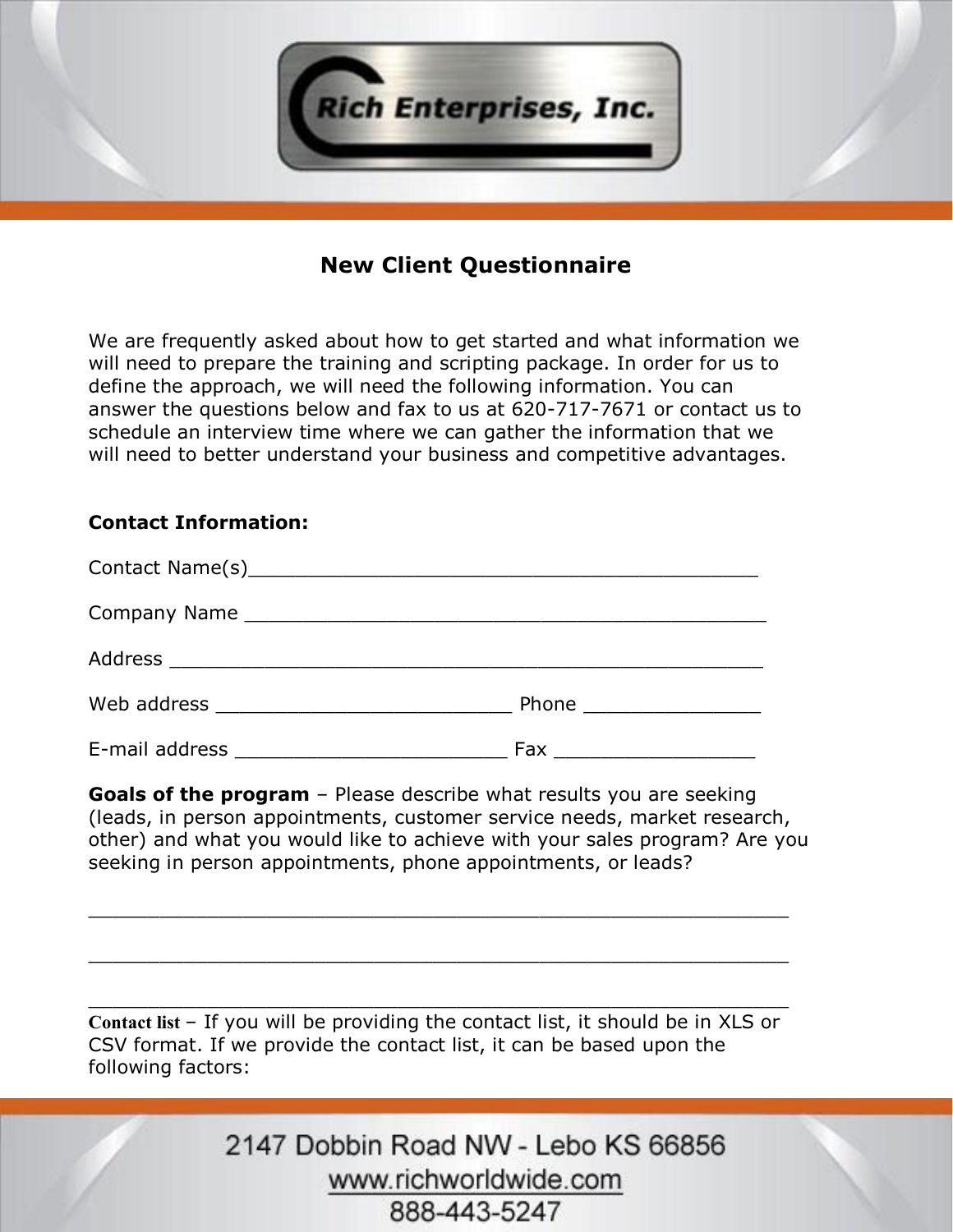

Please advise of the geographical areas based upon zip code, city, metro, county, or state that we should be contacting.

\_\_\_\_\_\_\_\_\_\_\_\_\_\_\_\_\_\_\_\_\_\_\_\_\_\_\_\_\_\_\_\_\_\_\_\_\_\_\_\_\_\_\_\_\_\_\_\_\_\_\_\_\_\_\_\_\_

\_\_\_\_\_\_\_\_\_\_\_\_\_\_\_\_\_\_\_\_\_\_\_\_\_\_\_\_\_\_\_\_\_\_\_\_\_\_\_\_\_\_\_\_\_\_\_\_\_\_\_\_\_\_\_\_\_\_

\_\_\_\_\_\_\_\_\_\_\_\_\_\_\_\_\_\_\_\_\_\_\_\_\_\_\_\_\_\_\_\_\_\_\_\_\_\_\_\_\_\_\_\_\_\_\_\_\_\_\_\_\_\_\_\_\_\_

Please list contact titles you would normally target when making calls. Example: Facilities Director, Chief engineer, Maintenance Manager, Purchasing agent

\_\_\_\_\_\_\_\_\_\_\_\_\_\_\_\_\_\_\_\_\_\_\_\_\_\_\_\_\_\_\_\_\_\_\_\_\_\_\_\_\_\_\_\_\_\_\_\_\_\_\_\_\_\_\_\_\_

\_\_\_\_\_\_\_\_\_\_\_\_\_\_\_\_\_\_\_\_\_\_\_\_\_\_\_\_\_\_\_\_\_\_\_\_\_\_\_\_\_\_\_\_\_\_\_\_\_\_\_\_\_\_\_\_\_

Please advise of the number of employees for your prospect list. You may have multiple selections from the following list: 0-9, 10-19, 20-49, 50-99, 100 to 249, 250 to 499, 500 to 999, and above 1000.

We can target all businesses or specific types of businesses based upon SIC codes. Please describe the types of businesses you want us to pursue. For example: Manufacturers, Printing companies, Commercial Real Estate, Schools, etc.

\_\_\_\_\_\_\_\_\_\_\_\_\_\_\_\_\_\_\_\_\_\_\_\_\_\_\_\_\_\_\_\_\_\_\_\_\_\_\_\_\_\_\_\_\_\_\_\_\_\_\_\_\_\_\_\_\_\_\_\_

\_\_\_\_\_\_\_\_\_\_\_\_\_\_\_\_\_\_\_\_\_\_\_\_\_\_\_\_\_\_\_\_\_\_\_\_\_\_\_\_\_\_\_\_\_\_\_\_\_\_\_\_\_\_\_\_\_\_\_\_

\_\_\_\_\_\_\_\_\_\_\_\_\_\_\_\_\_\_\_\_\_\_\_\_\_\_\_\_\_\_\_\_\_\_\_\_\_\_\_\_\_\_\_\_\_\_\_\_\_\_\_\_\_\_\_\_\_\_\_\_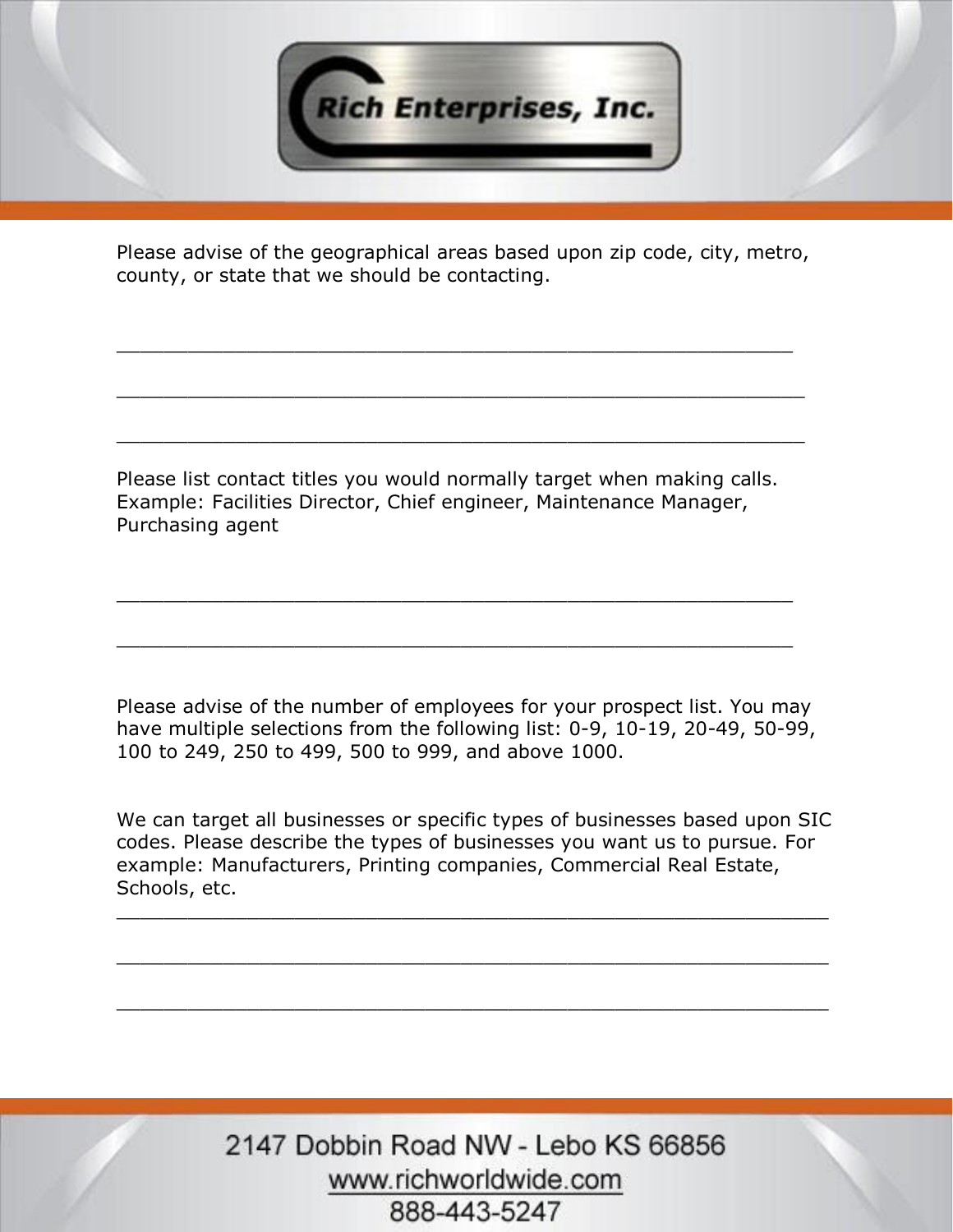

\_\_\_\_\_\_\_\_\_\_\_\_\_\_\_\_\_\_\_\_\_\_\_\_\_\_\_\_\_\_\_\_\_\_\_\_\_\_\_\_\_\_\_\_\_\_\_\_\_\_\_\_\_\_\_\_\_\_\_\_

\_\_\_\_\_\_\_\_\_\_\_\_\_\_\_\_\_\_\_\_\_\_\_\_\_\_\_\_\_\_\_\_\_\_\_\_\_\_\_\_\_\_\_\_\_\_\_\_\_\_\_\_\_\_\_\_\_\_\_\_

Who will be conducting the appointments or responding to leads?

If you are seeking appointments, what type of appointments are you seeking? Phone appointments, in person appointments or web based?

## **Gathering more information with qualifying and probing questions:**

**\_\_\_\_\_\_\_\_\_\_\_\_\_\_\_\_\_\_\_\_\_\_\_\_\_\_\_\_\_\_\_\_\_\_\_\_\_\_\_\_\_\_\_\_\_\_\_\_\_\_\_\_\_\_\_\_\_\_\_\_\_\_\_\_\_\_\_\_\_\_\_\_\_\_\_\_**

**\_\_\_\_\_\_\_\_\_\_\_\_\_\_\_\_\_\_\_\_\_\_\_\_\_\_\_\_\_\_\_\_\_\_\_\_\_\_\_\_\_\_\_\_\_\_\_\_\_\_\_\_\_\_\_\_\_\_\_\_\_\_\_\_\_\_\_\_\_\_\_\_\_\_\_\_**

Before we generate a lead or schedule an appointment, we will attempt to gather information to qualify your prospect. What questions are important and what information should we gather? For Example: Do you have a contract? When does it come up for review?

\_\_\_\_\_\_\_\_\_\_\_\_\_\_\_\_\_\_\_\_\_\_\_\_\_\_\_\_\_\_\_\_\_\_\_\_\_\_\_\_\_\_\_\_\_\_\_\_\_\_\_\_\_\_\_\_\_\_\_\_

\_\_\_\_\_\_\_\_\_\_\_\_\_\_\_\_\_\_\_\_\_\_\_\_\_\_\_\_\_\_\_\_\_\_\_\_\_\_\_\_\_\_\_\_\_\_\_\_\_\_\_\_\_\_\_\_\_\_\_\_

\_\_\_\_\_\_\_\_\_\_\_\_\_\_\_\_\_\_\_\_\_\_\_\_\_\_\_\_\_\_\_\_\_\_\_\_\_\_\_\_\_\_\_\_\_\_\_\_\_\_\_\_\_\_\_\_\_\_\_\_

## **Other information and sales materials:**

Please advise of the materials that you can provide for us in preparing your training and scripting program. For example, some clients provide recent sales letters, brochures, website URL, etc. Please e-mail those items to us or fax those items to 815-927-0110.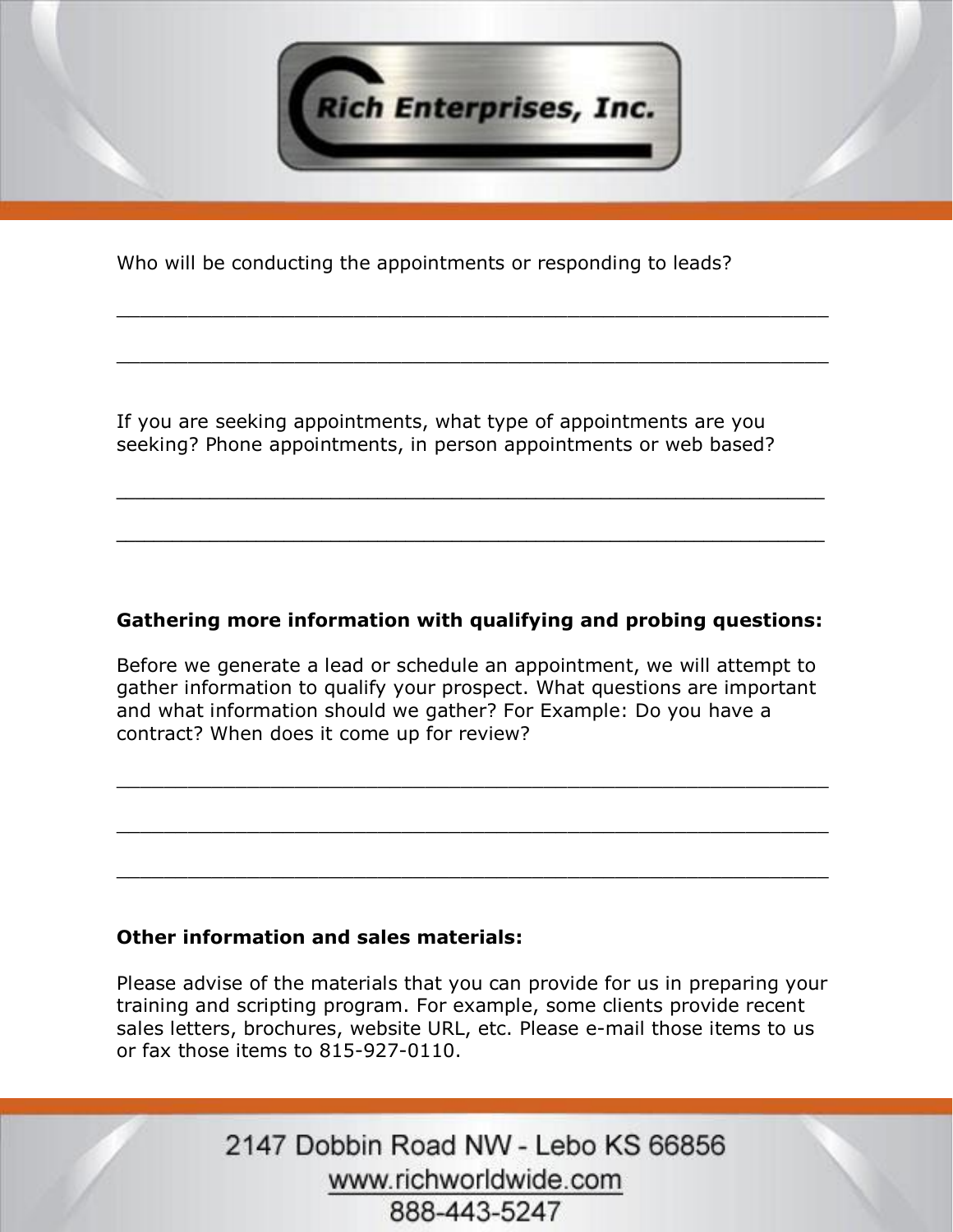